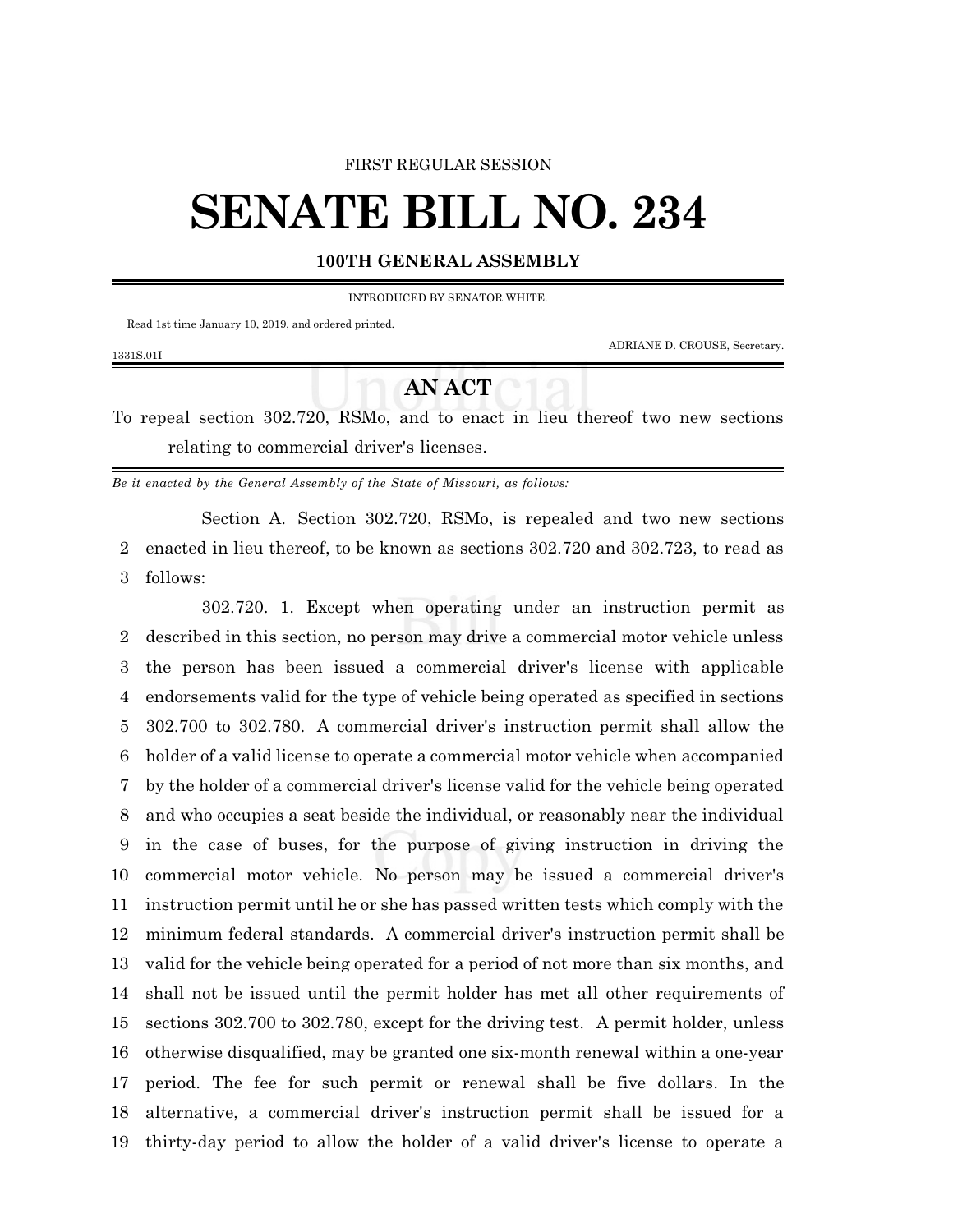commercial motor vehicle if the applicant has completed all other requirements except the driving test. The permit may be renewed for one additional thirty-day period and the fee for the permit and for renewal shall be five dollars.

 2. No person may be issued a commercial driver's license until he has passed written and driving tests for the operation of a commercial motor vehicle which complies with the minimum federal standards established by the Secretary and has satisfied all other requirements of the Commercial Motor Vehicle Safety Act of 1986 (Title XII of Pub. Law 99-570), as well as any other requirements imposed by state law. All applicants for a commercial driver's license shall have maintained the appropriate class of commercial driver's instruction permit issued by this state or any other state for a minimum of fourteen calendar days prior to the date of taking the skills test. Applicants for a hazardous materials endorsement must also meet the requirements of the U.S. Patriot Act of 2001 (Title X of Public Law 107-56) as specified and required by regulations promulgated by the Secretary. Nothing contained in this subsection shall be construed as prohibiting the director from establishing alternate testing formats for those who are functionally illiterate; provided, however, that any such alternate test must comply with the minimum requirements of the Commercial Motor Vehicle Safety Act of 1986 (Title XII of Pub. Law 99-570) as established by the Secretary.

 (1) The written and driving tests shall be held at such times and in such places as the superintendent may designate. A twenty-five dollar examination fee shall be paid by the applicant upon completion of any written or driving test, except the examination fee shall be waived for applicants seventy years of age or older renewing a license with a school bus endorsement. The director shall delegate the power to conduct the examinations required under sections 302.700 to 302.780 to any member of the highway patrol or any person employed by the highway patrol qualified to give driving examinations. The written test shall only be administered in the English language. No translators shall be allowed for applicants taking the test. **A hearing test shall not be a component of the written test or driving test for any applicant who is deaf or hard of hearing.**

 (2) The director shall adopt and promulgate rules and regulations governing the certification of third-party testers by the department of revenue. Such rules and regulations shall substantially comply with the requirements of 49 CFR 383, Section 383.75. A certification to conduct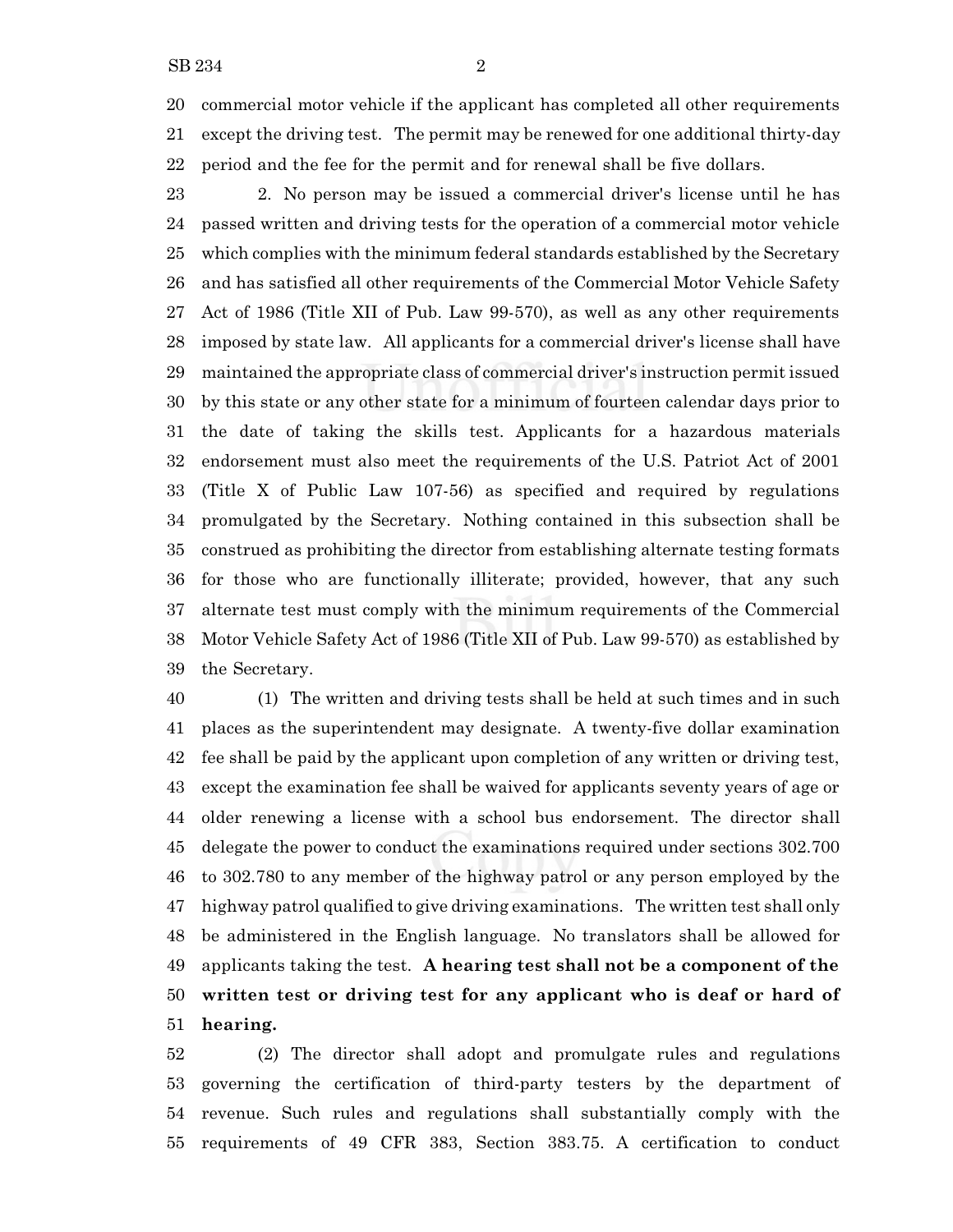third-party testing shall be valid for one year, and the department shall charge a fee of one hundred dollars to issue or renew the certification of any third-party tester.

 (3) Beginning August 28, 2006, the director shall only issue or renew third-party tester certification to community colleges established under chapter 178 or to private companies who own, lease, or maintain their own fleet and administer in-house testing to their employees, or to school districts and their agents that administer in-house testing to the school district's or agent's employees. Any third-party tester who violates any of the rules and regulations adopted and promulgated pursuant to this section shall be subject to having his certification revoked by the department. The department shall provide written notice and an opportunity for the third-party tester to be heard in substantially the same manner as provided in chapter 536. If any applicant submits evidence that he has successfully completed a test administered by a third-party tester, the actual driving test for a commercial driver's license may then be waived.

 (4) Every applicant for renewal of a commercial driver's license shall provide such certifications and information as required by the Secretary and if such person transports a hazardous material must also meet the requirements of the U.S. Patriot Act of 2001 (Title X of Public Law 107-56) as specified and required by regulations promulgated by the Secretary. Such person shall be required to take the written test for such endorsement. A twenty-five dollar examination fee shall be paid upon completion of such tests.

 (5) The director shall have the authority to waive the driving skills test for any qualified military applicant for a commercial driver's license who is currently licensed at the time of application for a commercial driver's license. The director shall impose conditions and limitations to restrict the applicants from whom the department may accept alternative requirements for the skills test described in federal regulation 49 CFR 383.77. An applicant must certify that, during the two-year period immediately preceding application for a commercial driver's license, all of the following apply:

(a) The applicant has not had more than one license;

 (b) The applicant has not had any license suspended, revoked, or cancelled;

 (c) The applicant has not had any convictions for any type of motor vehicle for the disqualifying offenses contained in this chapter or federal rule 49 CFR 383.51(b);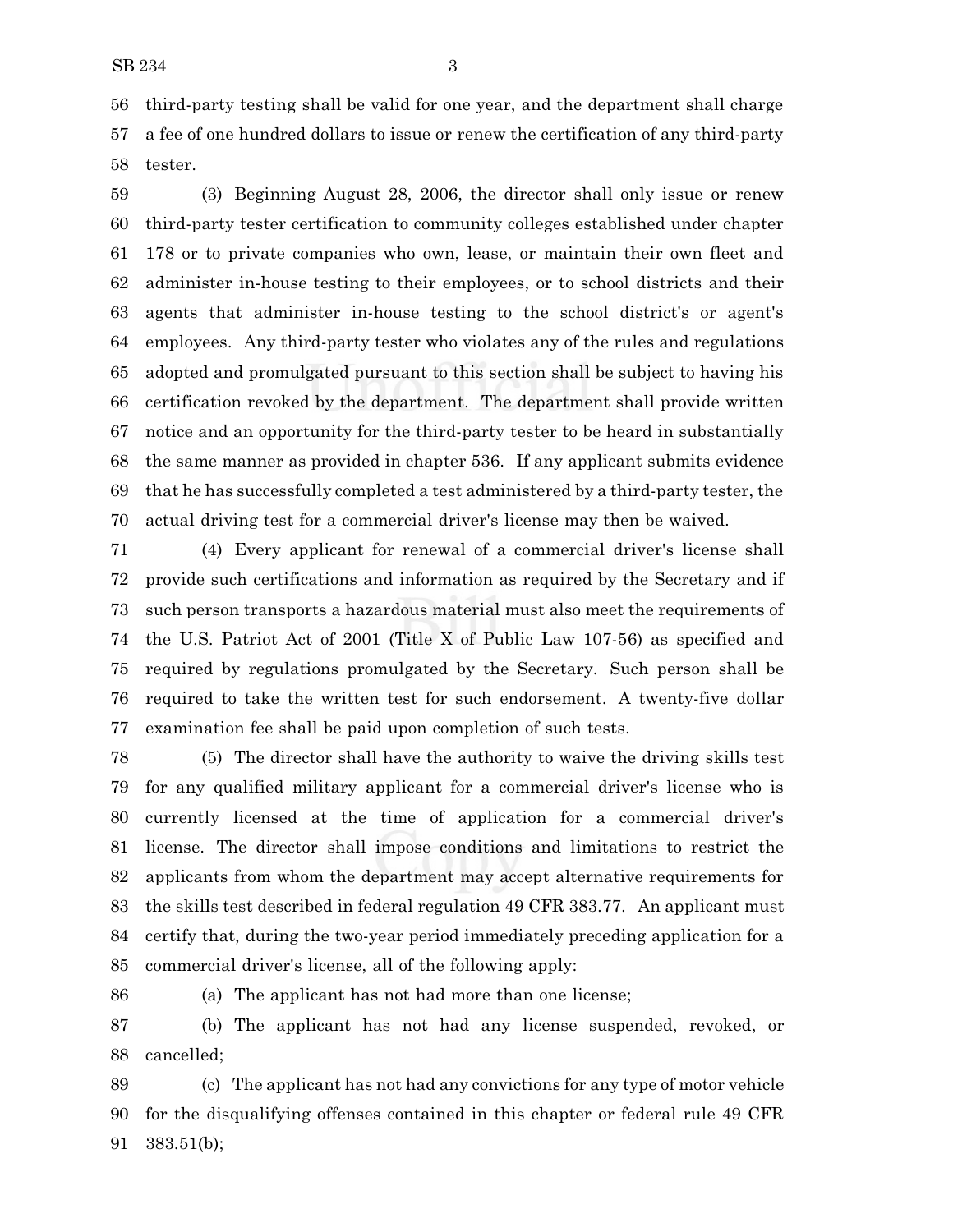(d) The applicant has not had more than one conviction for any type of motor vehicle for serious traffic violations;

 (e) The applicant has not had any conviction for a violation of state or local law relating to motor vehicle traffic control, but not including any parking violation, arising in connection with any traffic accident, and has no record of an accident in which he or she was at fault;

 (f) The applicant has been regularly employed within the last ninety days in a military position requiring operation of a commercial motor vehicle and has operated the vehicle for at least sixty days during the two years immediately preceding application for a commercial driver's license. The vehicle must be representative of the commercial motor vehicle the driver applicant operates or expects to operate;

 (g) The applicant, if on active duty, must provide a notarized affidavit signed by a commanding officer as proof of driving experience as indicated in paragraph (f) of this subdivision;

 (h) The applicant, if honorably discharged from military service, must provide a form-DD214 or other proof of military occupational specialty;

 (i) The applicant must meet all federal and state qualifications to operate a commercial vehicle; and

 (j) The applicant will be required to complete all applicable knowledge tests.

 3. A commercial driver's license or commercial driver's instruction permit may not be issued to a person while the person is disqualified from driving a commercial motor vehicle, when a disqualification is pending in any state or while the person's driver's license is suspended, revoked, or cancelled in any state; nor may a commercial driver's license be issued unless the person first surrenders in a manner prescribed by the director any commercial driver's license issued by another state, which license shall be returned to the issuing state for cancellation.

 4. Beginning July 1, 2005, the director shall not issue an instruction permit under this section unless the director verifies that the applicant is lawfully present in the United States before accepting the application. The director may, by rule or regulation, establish procedures to verify the lawful presence of the applicant under this section. No rule or portion of a rule promulgated pursuant to the authority of this section shall become effective unless it has been promulgated pursuant to chapter 536.